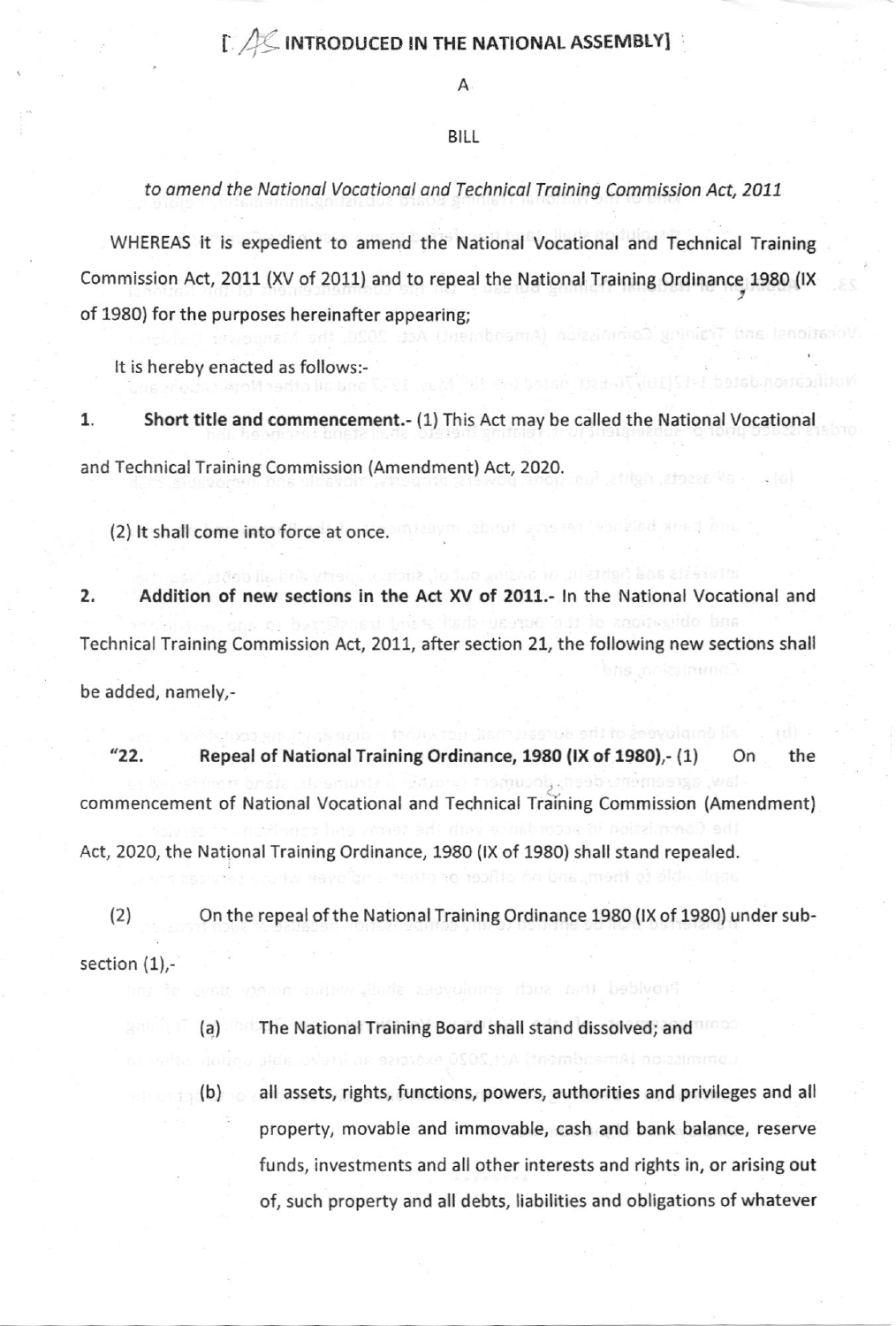kind of the National Training Board subsisting immediately before its dissolution shall stand transferred to and vest in the Commission.

 $pi$ 

23. Abolition of National Training Bureau.- On the commencement of the National Vocational and Training Commission (Amendment) Act, 2020, the Manpower Division's Notification dated 1-12(10)/76-Estt. dated the 28<sup>th</sup> May, 1977 and all other Notifications and orders issued prior or subsequent to it, relating thereto, shall stand rescinded and,-

- (a) all assets, rights, functions, powers, property, movable and immovable, cash and bank balance, reserve funds, investments of the Bureau and all other interests and rights in, or arising out of, such property and all debts, liabilities and obligations of the Bureau shall stand transferred to and vest in the Commission; and
- (b) all employees ofthe Bureau shall, notwithstanding anything contained in any law, agreement, deed, document or other instruments, stand transferred to the Commission in accordance with the terms and conditions of service as applicable to them, and no officer or other employee whose services are so transferred shall be entitled to any compensation because of such transfer:

Provided that such employees shall<sub>g</sub> within ninety days of the commencement of the National Vocational and Technical Training Commission (Amendment) Act,2020, exercise an irrevocable option either to continue on the existing terms and conditions as civil servants or to opt to the employment of the Commission.

\*\*\*\*\*\*\*\*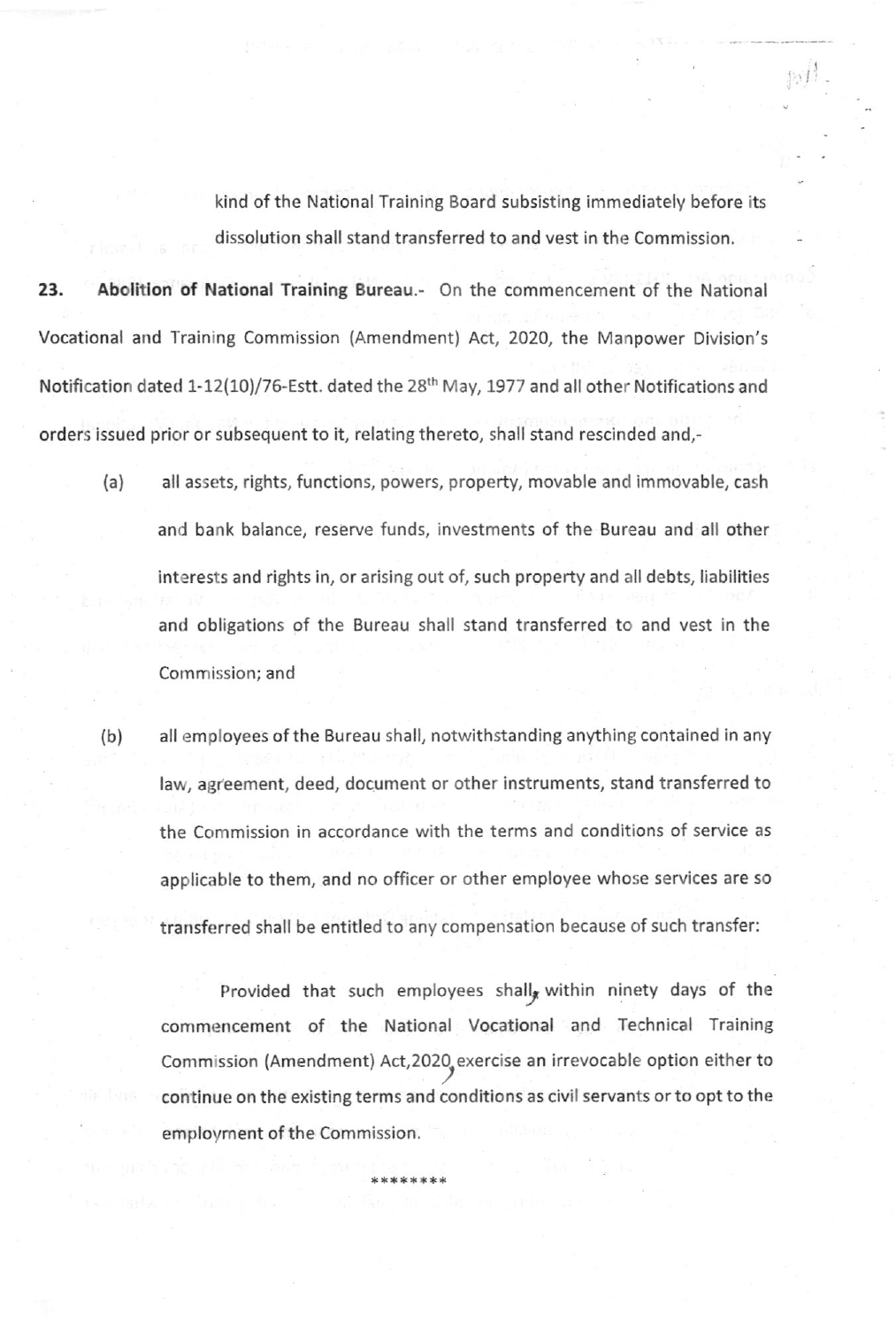## STATEMENT OF OBJECTS AND REASONS

The National Vocational & Technical Training Commission Act, 2011 (XV of 2011) is comprehensive law which provides board functions to vocational and technical education and training. The National Training Board, after its establishment under the Ordinance of 1980 has not been made effective and is not performing any functions, laid down under the ordinance Both the organizations have common and overlapping functions, therefore, it is proposed that the Ordinance of 1980 may be repealed and Act of 2011 may be amended.

The National Training Bureau which is currently working as an attached department may be merged with National Vocational and Technical Training Commlssion. All its assets and employees etc. may be transferred to NAVTTC. All the existing employees of Bureau, who are civil servants, will be given the option to either become employees of NAVTTC or report in the surplus pool at the Establishment Division. Hence this Bill.

 $sdA$ 

'

- (SHAFAQAT MAHMOOD) Minister for Federal Education & Professional Training